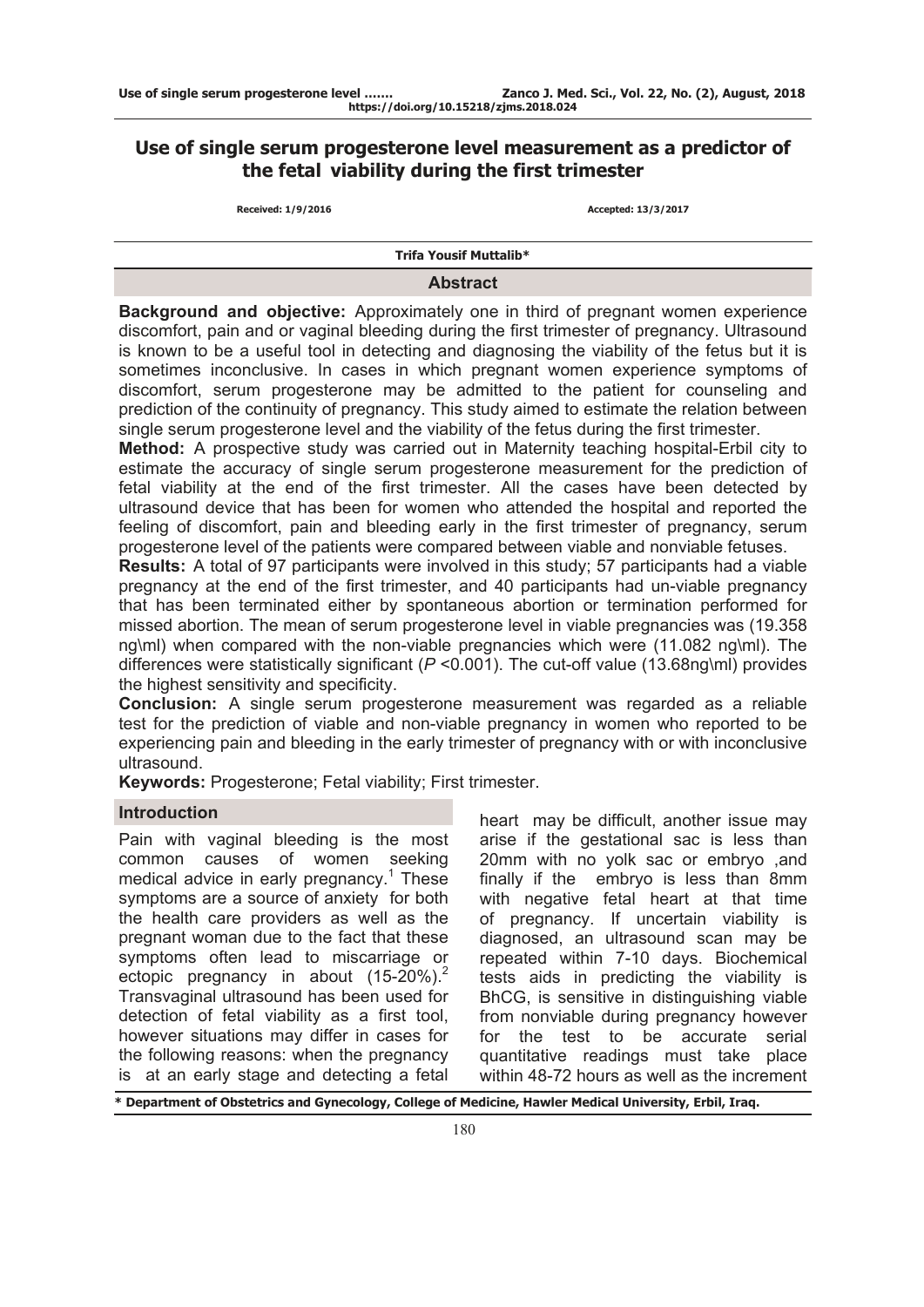**Use of single serum progesterone level ……. Zanco J. Med. Sci., Vol. 22, No. (2), August, 2018 https://doi.org/10.15218/zjms.2018.024**

is expected to double, although a rise of 50-60% still regarded as normal. $3-5$  The level of serum progesterone has been studied and validated by researchers in which a conclusion has been drawn to indicate that progesterone level that is more than 25 ng \ml detects fetal viability with 97.5% sensitivity while levels less than 5ng \ml detect nonviable pregnancy with 100% sensitivity. $6$  In recent studies, it has been found that to be a powerful predictor for fetal viability in natural pregnancies. However, the usefulness is still questionable due to the different cutoff levels.<sup>7,8</sup> A study demonstrates that serum progesterone cut off level 10 ng\dl had 79.3% sensitive to predict nonviable pregnancy and had 93.3% specificity to predict viable pregnancy, and cut off level 20 ng\ml was 95.1% sensitive to predict nonviable pregnancy and was 98.9% specific to predict viable pregnancy during the first trimester.<sup>9</sup> This research is regarded to be the first to be conducted at the Maternity Teaching Hospital to estimate the use of single serum progesterone level measurement to predict fetal viability in women who experience discomfort, pain, and vaginal bleeding or inconclusive ultrasound diagnosis during the first visit in the first trimester of pregnancy.

### **Methods**

A prospective observational study carried out at Maternity teaching hospital in Erbil city Kurdistan region during the period of the  $1<sup>st</sup>$  April 2016 till  $30<sup>th</sup>$  July 2016. 97 pregnant patients attend the hospital experiencing discomfort, pain, and vaginal bleeding or inconclusive ultrasound during the first trimester of their pregnancy. Patients background information was inquired directly in the form of a questionnaire. The questionnaire included the following the questions such as the age of the patient, parity, last menstrual period of the patient, expected date of delivery, gestational age, any present symptom and or recent ultrasound and past obstetrical history. All women included became

pregnant spontaneously, a history of infertility and assisted conception were excluded. Trans-vaginal Ultrasound examination was performed on the patients. Those with ectopic pregnancy, multiple pregnancies, and the hydatiform mole was excluded. Those with viable fetus were followed up at 12-13 weeks to observe the viability. Those with inconclusive ultrasound or unviable pregnancy were followed up with another ultrasound scan after two weeks. If the results were viable, the patient is advised to be followed up on for 12-13 weeks. If the results are unviable, termination of pregnancy was performed for the patient (diagnosed as a case of missed abortion). Upon verbal consent from a patient, 2 ml blood is withdrawn from the patient for serum progesterone measurement, serum separated by centrifugation and the assay done by an enzyme immunoassay competition method with the final fluorescent detection done by the same laboratory. The results were analyzed in ng\ml. Finally, the association between serum progesterone is measured at the first prenatal care visit and pregnancy outcome is analyzed to demonstrate predictability and the significant cut –off level is calculated. The study proposal was approved by the Research Ethics Committee of Hawler Medical University. Informed verbal consent was taken from each participant of the study.

# **Statistical methods and data analysis:**

Data were analyzed using the statistical package for the social sciences (version 19). Frequencies and percentages were calculated. McNemar test was used when the results of progesterone level were compared with ultrasound findings as shown in Table 1.

**Table 1:** Illustations of using McNemar test for comparing the results of progesterone level with ultrasound findings.

|              |                 | Ultrasound findings |            | P(BV)    |
|--------------|-----------------|---------------------|------------|----------|
|              |                 | Viable              | Non-viable | McNemar) |
| Progesterone | Positive        | ТP                  | FP         |          |
| findings     | <b>Negative</b> | FN                  | TN         |          |
| Total        |                 | TP+FN               | FP+TN      |          |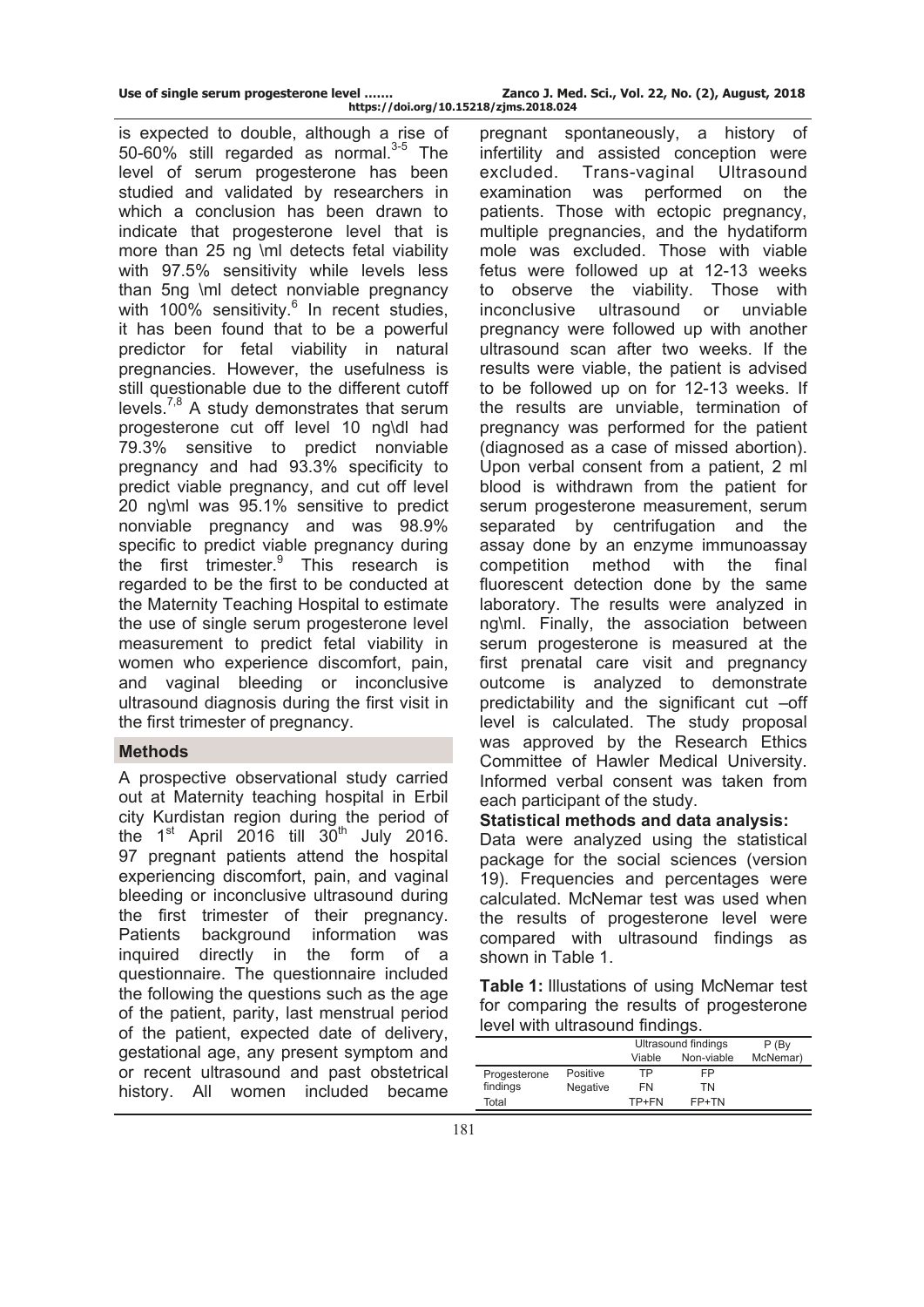|  |  |  |  |  | Use of single serum progesterone level |  |  |
|--|--|--|--|--|----------------------------------------|--|--|
|--|--|--|--|--|----------------------------------------|--|--|

TP=True positive; TN=True negative; FP=False positive; FN=False negative. Sensitivity = TP / (TP+FN)\*100 and Specificity = TN / (FP+TN)\*100. Student's t-test for two independent samples was used to compare the mean of progesterone of women with viable fetuses with the mean progesterone of women with non-viable fetuses. Youdin's index was used to estimate the cut-off point of progesterone. At this point, the maximum sensitivity and specificity levels are obtained to detect fetal viability. Values equal to or more than this cut-off point were considered as a positive test result (i.e., predicting a viable fetus). A  $P$  value  $\leq$  0.05 was considered statistically significant.

study. Their mean age + SD were between 28 + 5.7 years, ranging from 17 to 42 years. The median was 27 years. Table 2 illustrates that more than half (56.7%) of the participants fall in the age group of 25-34 years, and 45.4% were nulliparous. The gestational age of one-third of the sample was seven or more weeks. The results of ultrasound examinations are presented in Table 3. More than half (58.8%) of the participant's fetuses were viable in the  $13<sup>th</sup>$  week of gestation. Table 4 indicates that the mean progesterone level was significantly higher among women with viable fetuses (19.358 ng\ml) than the mean progesterone level (11.082 ng\ml) among women with non-viable fetuses (*P* <0.001).

## **Results**

Ninety seven women participated in the

| Table 2: Distribution of sample by age, parity, and gestational age. |  |  |
|----------------------------------------------------------------------|--|--|
|                                                                      |  |  |

|                        | <b>Categories</b> | No. | י די שיד<br>$\%$ |  |
|------------------------|-------------------|-----|------------------|--|
| Age                    | < 25              | 29  | 29.9             |  |
|                        | 25-34             | 55  | 56.7             |  |
|                        | $\geq 35$         | 13  | 13.4             |  |
| <b>Parity</b>          | Nulliparous       | 44  | 45.4             |  |
|                        | $1 - 3$           | 50  | 51.5             |  |
|                        | $4 - 6$           | 3   | 3.1              |  |
| <b>Gestational age</b> | $5 - 5.9$         | 24  | 24.7             |  |
|                        | $6 - 6.9$         | 41  | 42.3             |  |
|                        | $\geq 7$          | 32  | 33.0             |  |
| <b>Total</b>           |                   | 97  | 100.0            |  |

### **Table 3:** Results of ultrasound by weeks of gestation.

| Ultrasound           |    | Viable |      | Non-viable |      | <b>Inconclusive</b> |               |
|----------------------|----|--------|------|------------|------|---------------------|---------------|
| results              | Ν  | No.    | %    | No.        | %    | No.                 | $\frac{0}{0}$ |
| 1 <sup>st</sup> week | 97 | 53     | 54.6 | 39         | 40.2 |                     | 5.2           |
| $2nd$ week           | 97 | 57     | 58.8 | 40         | 41.2 |                     |               |
| 13 weeks             | 97 | 57     | 58.8 | 40         | 412  |                     |               |

Table 4: Mean progesterone by fetal viability on 13<sup>th</sup>-week gestation.

| US 13 weeks   | N  | Mean progesterone | SD    | P value |
|---------------|----|-------------------|-------|---------|
| <b>Viable</b> | 57 | 19.358            | 8.618 | < 0.001 |
| Non-viable    | 40 | 11.082            | 5.223 |         |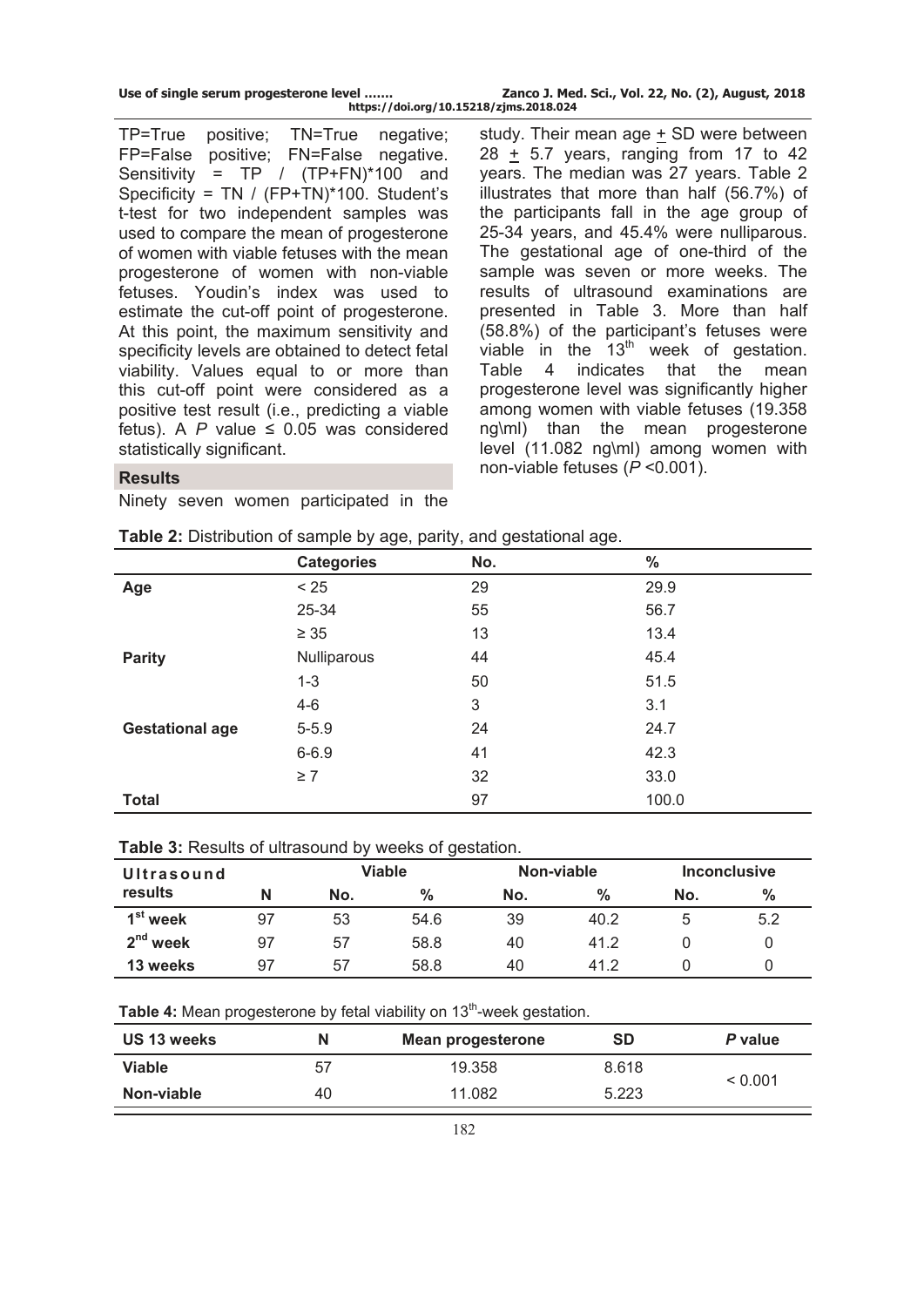Table 5 shows the correlation analysis between age and gestational age; it was found that  $(r = 0.293, P = 0.004)$ , this indicates that there is a weak correlation between age and gestational age. Furthermore, the findings revealed that there is no significant correlation between progesterone levels with gestational age (GA), and age. Figure 1 illustrates that the progesterone level of 13.68 gives the

highest sensitivity and specificity. Table 6 demonstrates the level of progesterone, which had a relatively high sensitivity (78.9%), specificity (82.5%), predictive value positive (86.5%), predictive value negative (73.3%), and agreement (80.4%). No significant difference was detected between progesterone results and ultrasound findings  $(P = 0.359)$ .

|  |  |  | Table 5: Correlation analysis. |
|--|--|--|--------------------------------|
|--|--|--|--------------------------------|

| Variable 1 | Variable 2   |       |       |    |  |
|------------|--------------|-------|-------|----|--|
| Age        | GΑ           | 0.293 | 0.004 |    |  |
| Age        | Progesterone | 0.143 | 0.163 | 97 |  |
| GΑ         | Progesterone | 0.078 | 0.45  | 97 |  |
|            |              |       |       |    |  |

**Table 6:** Progesterone accuracy in predicting fetal viability.

| <b>Ultrasound finding</b> |                    |                                 |                                 |                  |  |  |
|---------------------------|--------------------|---------------------------------|---------------------------------|------------------|--|--|
| Progesterone              | <b>Viable</b>      | Non viable                      | Total                           | P (McNemar)      |  |  |
| <b>Positive</b>           | 45                 |                                 | 52                              | 0.359            |  |  |
| <b>Negative</b>           | 12                 | 33                              | 45                              |                  |  |  |
| <b>Total</b>              | 57                 | 40                              | 97                              |                  |  |  |
| <b>Sensitivity</b>        | <b>Specificity</b> | <b>Predictive value</b><br>Pos. | <b>Predictive value</b><br>Neg. | <b>Agreement</b> |  |  |
| 78.9%                     | 82.5%              | 86.5%                           | 73.3%                           | 80.4%            |  |  |





Area under curve (AUC) = 0.814 (95% CI = 0.726 – 0.902), *P* < 0.001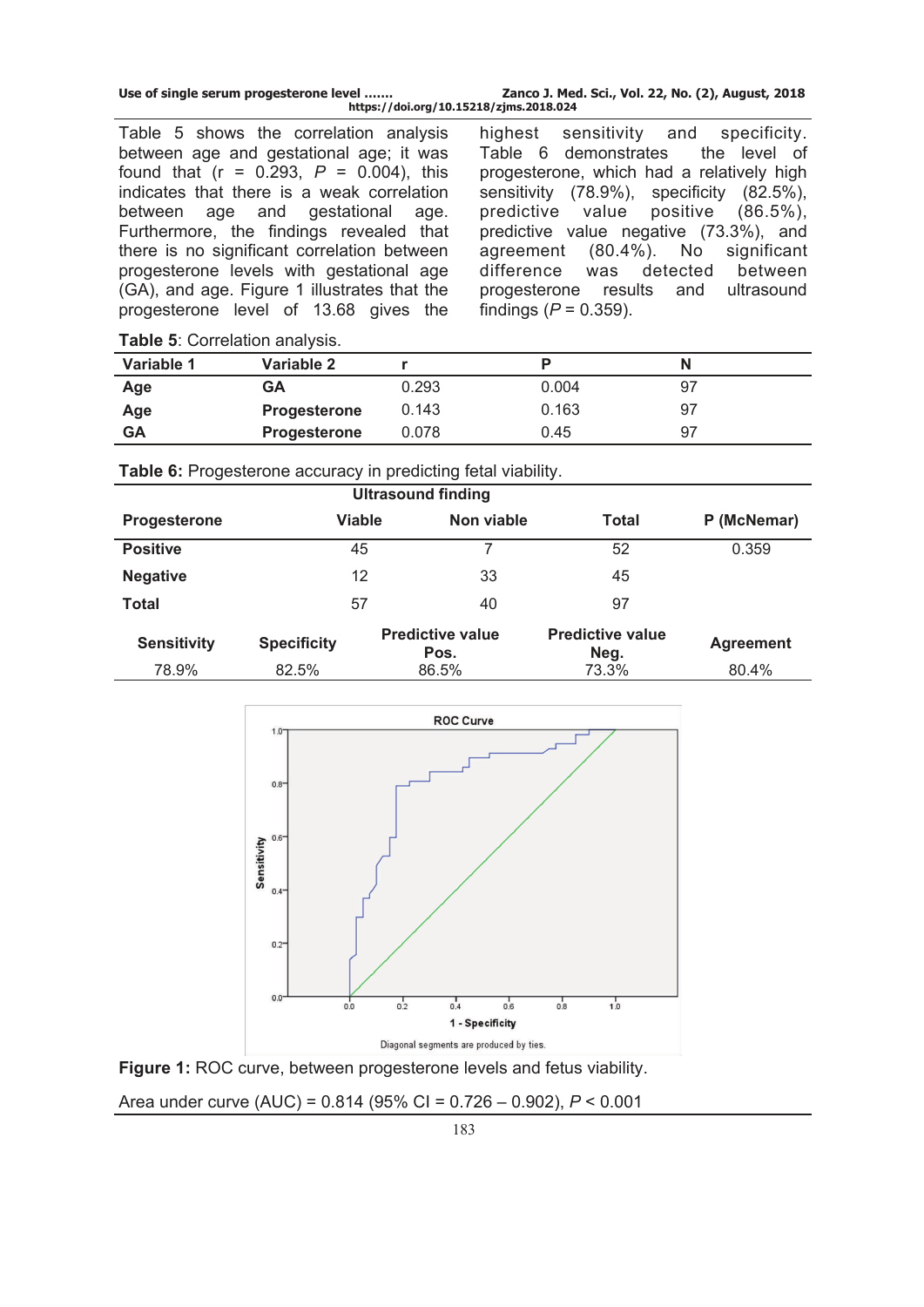The measurement of serum progesterone is suggested to be a valuable test for the prediction of fetal viability during the first trimester of pregnancy in many studies.<sup>1,7,10</sup> The study aimed to estimate this relation, the reason for utilizing this test is cost-effectiveness, and the level will not change significantly during pregnancy.<sup>11,12</sup> Ninety-seven women participated in this study who attends the hospital early in their pregnancy for pain and bleeding. Participants' average age was 28 + 5.7 years, the gestational age of one in third was seven or more weeks, according to first ultrasound finding classified into viable pregnancy 53 (54.6%), non-viable pregnancy 39 (40.2%) and inconclusive ultrasound 5 (5.2); the pregnant women are followed by ultrasound at 13 weeks for viability 57 (58.8%) were viable, and 40 (41.2%) were non-viable. A comparison between the two groups done for the mean serum progesterone level and it has been found that its significantly higher in viable pregnancy group (19.358 ng\ml) than nonviable pregnancy group (11.082 ng \ml) with (*P* < 0.001). Similar results have been found by Hahline et al.; in which they found that (99%) of the continuing pregnancies with viable fetus had progesterone level above 30 nmol/L (9.4 ng\ml) and 81% of non-continuing pregnancy had progesterone level less than 30 nmol/L (9.4 ng\ml).13 Abdalazim et al. also concluded that the mean serum progesterone was significantly higher in pregnancies with the viable fetus  $(46.5 \pm 7.4 \text{ ng/ml})$  when compared to non-viable pregnancies at the end of the first trimester  $(9.9 \pm 4.8 \text{ ng/ml})$ ,  $(P \le 0.05)^{11}$  Daily and colleagues also found significantly higher level for viable fetuses (22.1 ng/ml) than non-viable one (10.1 ng/ml) and they postulated that this test alone is a powerful predictor of the first trimester (especially first 8 weeks) pregnancy outcome (Daily et al. 1994).<sup>14</sup> Similar results have been found in a study done in which the level of progesterone was (20.48 ng\ml) and

**Discussion** (7.78ng\ml) in viable and non-viable pregnancies respectively and also she conducted that this test is a valuable predictor of early pregnancy outcome.<sup>15</sup> The relation between variables have been analyzed in this study, and it has been found that there is no significant effect of the gestational age and patients' age on serum progesterone (*P* <0.001). In this study the level of serum progesterone was <10 ng\ml in 10.52% of viable pregnancies when compared with 52.5% of non-viable pregnancy, and serum cutoff level 13.68 ng\ml had higher sensitivity for diagnosing viable from non-viable pregnancy with a sensitivity of (78.9%), specificity (82.5%), positive predictive value (86.5%), and negative predictive value (73.3%). Previous studies found similar results, for instance; a study was carried out by AL-Sebai et al., they found a cut- off level (14.13 ng\ml) differentiate between viable and nonviable pregnancies with 87.6% sensitivity and 87.5% specificity.<sup>16</sup> Furthermore, another study carried out by Abdalazim et al. and included 260 pregnant women with vaginal bleeding and pain found that 6.7% of viable pregnancies had serum progesterone less than 10 ng\ml in comparison to nonviable pregnancies in only 20.7% the level was more than 10ng\ml and the difference were statistically significant. The cut-off level in this study was was 10 ng\ml with a sensitivity of 79.3% and specificity of 93.3%.<sup>11</sup>

# **Conclusion**

This study shows that single serum progesterone level measurement is a reliable biochemical test and can differentiate between viable and non-viable pregnancies.

# **Competing interests**

The author declares no competing interests.